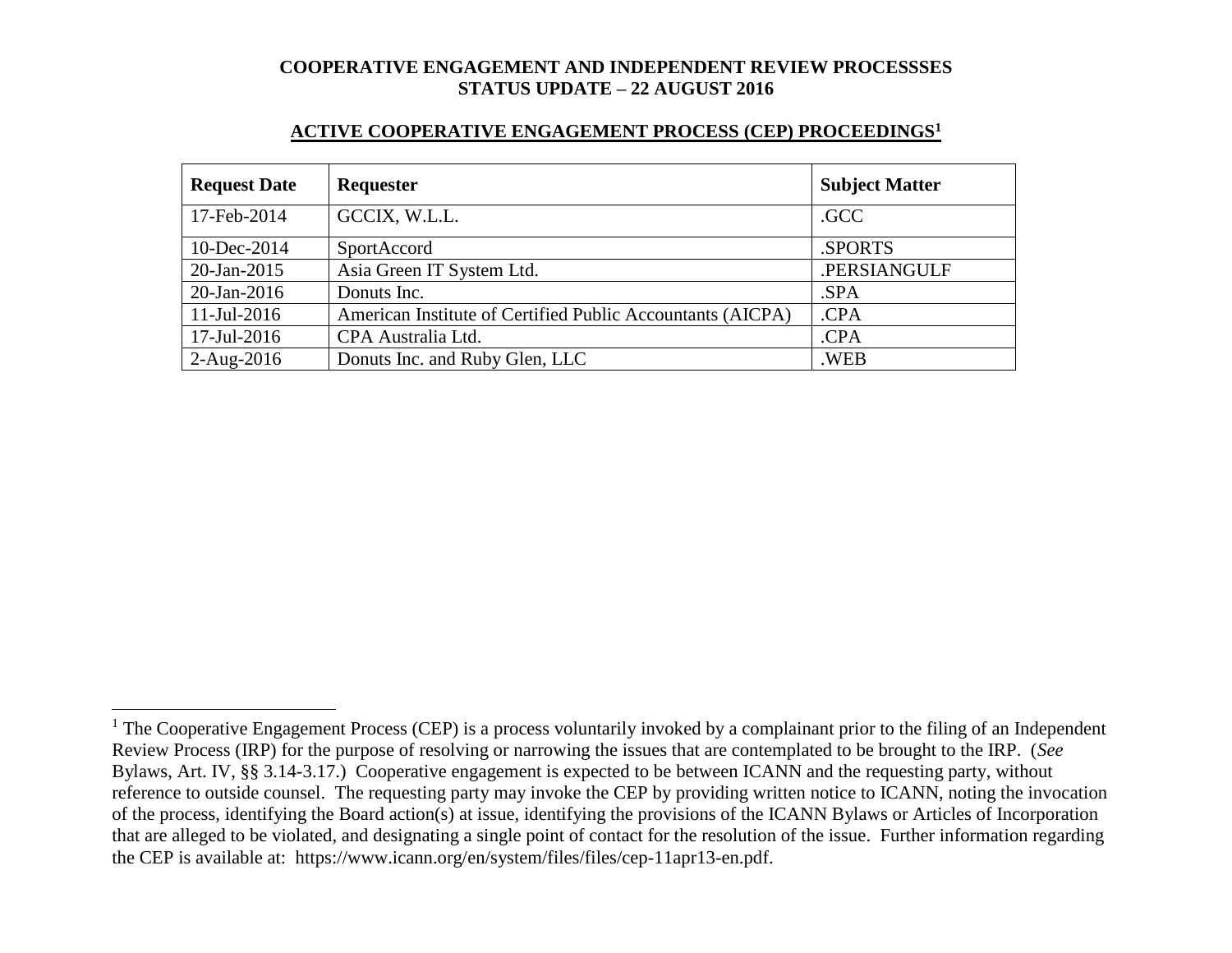### **RECENTLY CLOSED COOPERATIVE ENGAGEMENT PROCESS (CEP) PROCEEDINGS**

| <b>Request Date</b> | <b>Requester</b>              | <b>Subject Matter</b> | <b>IRP Filing Deadline</b> <sup>2</sup> |
|---------------------|-------------------------------|-----------------------|-----------------------------------------|
| 10-Dec-2015         | World Rugby (formerly known)  | .RUGBY                | $N/A$ (Withdrawn)                       |
|                     | as International Rugby Board) |                       |                                         |

 $\overline{a}$ 

2

 $2^2$  The CEP process provides that "[i]f ICANN and the requester have not agreed to a resolution of the issues upon the conclusion of the cooperative engagement process, or if issues remain for a request for independent review, the requestor's time to file a request for independent review designated in the Bylaws shall be extended for each day of the cooperative engagement process, but in no event, absent mutual written agreement by the parties, shall the extension be for more than fourteen (14) days." (https://www.icann.org/en/system/files/files/cep-11apr13-en.pdf)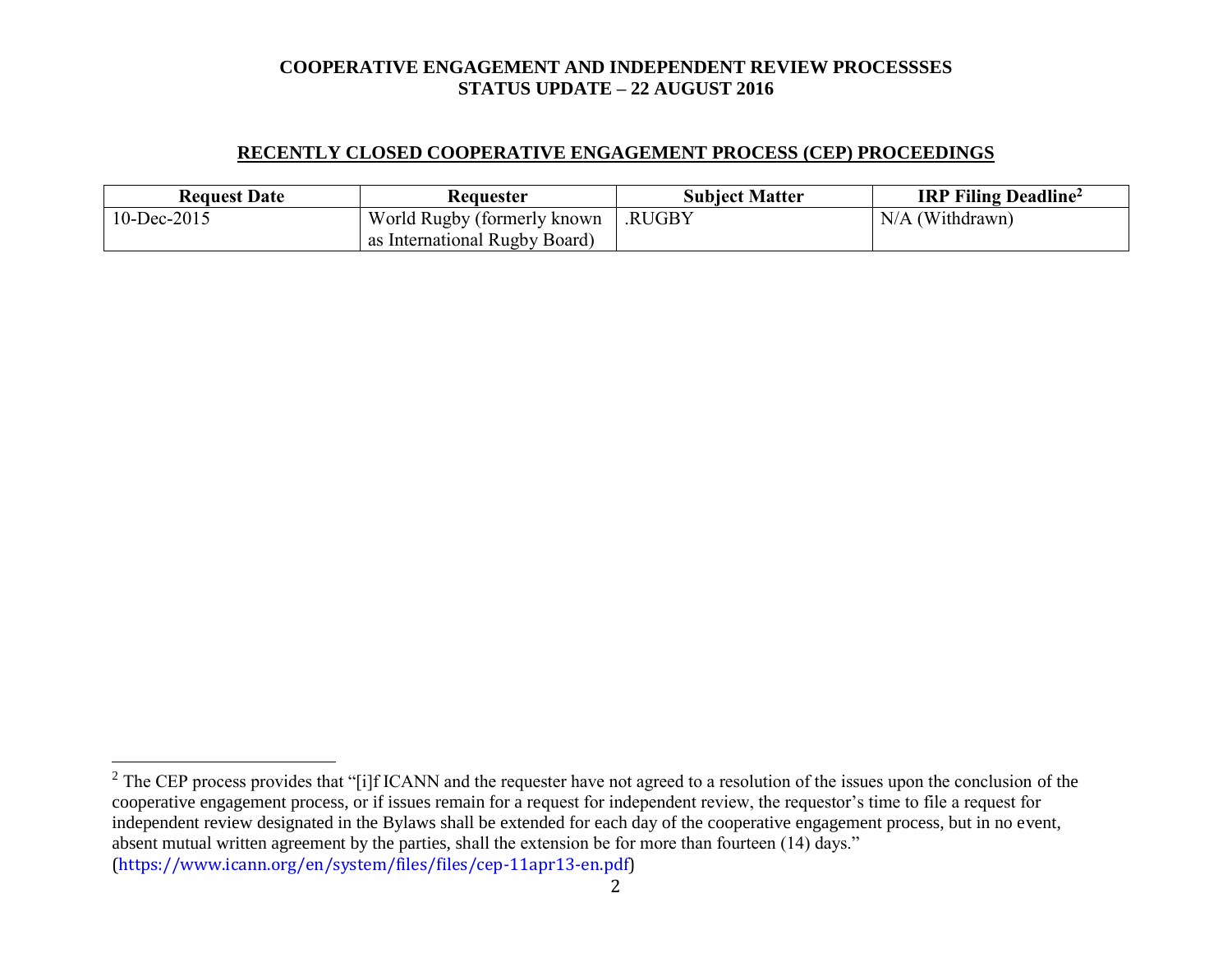## **ACTIVE INDEPENDENT REVIEW PROCESS (IRP) PROCEEDINGS<sup>3</sup>**

| <b>Date</b><br><b>ICANN</b><br><b>Received</b><br><b>Notice of</b><br><b>IRP</b> | Date IRP<br><b>Commenced</b><br>by ICDR | Requester                                                                                                | <b>Subject Matter</b> | <b>Status</b>                                                                                                                                                                                                                                          |
|----------------------------------------------------------------------------------|-----------------------------------------|----------------------------------------------------------------------------------------------------------|-----------------------|--------------------------------------------------------------------------------------------------------------------------------------------------------------------------------------------------------------------------------------------------------|
| 5-Dec-2014                                                                       | 8-Dec-2014                              | <b>Gulf Cooperation Council</b><br>https://www.icann.org/resources/pa<br>$ges/gcc-v-icann-2014-12-06-en$ | .PERSIANGULF          | Panel Selection: Full panel was confirmed on 2<br>December 2015.<br>Materials: Written submissions, Declaration(s), and<br>Scheduling Orders are posted here.<br>Hearing(s): Final hearing took place on 7 July 2016;<br>awaiting Final Declaration.   |
| 19-Mar-2015                                                                      | 24-Mar-2015                             | Dot Sport Limited<br>https://www.icann.org/resources/pa<br>ges/dot-sport-v-icann-2015-03-27-<br>en       | .SPORT                | Panel Selection: Full Panel was confirmed on 3<br>September 2015.<br>Materials: Written submissions, Declaration(s),<br>and Scheduling Orders are posted here.<br>Hearing(s): Final hearing took place on $3$ May 2016;<br>awaiting Final Declaration. |

 $\overline{a}$ 

<sup>&</sup>lt;sup>3</sup> The Independent Review Process (IRP) is a process by which any person materially affected by a decision or action by the Board that he or she asserts is inconsistent with the Articles of Incorporation or Bylaws may submit a request for independent review of that decision or action. (*See* Bylaws, Art. IV, § 3.) In order to be materially affected, the person must suffer injury or harm that is directly and causally connected to the Board's alleged violation of the Bylaws or the Articles of Incorporation, and not as a result of third parties acting in line with the Board's action. Further information regarding the IRP is available at: https://www.icann.org/resources/pages/mechanisms-2014-03-20-en.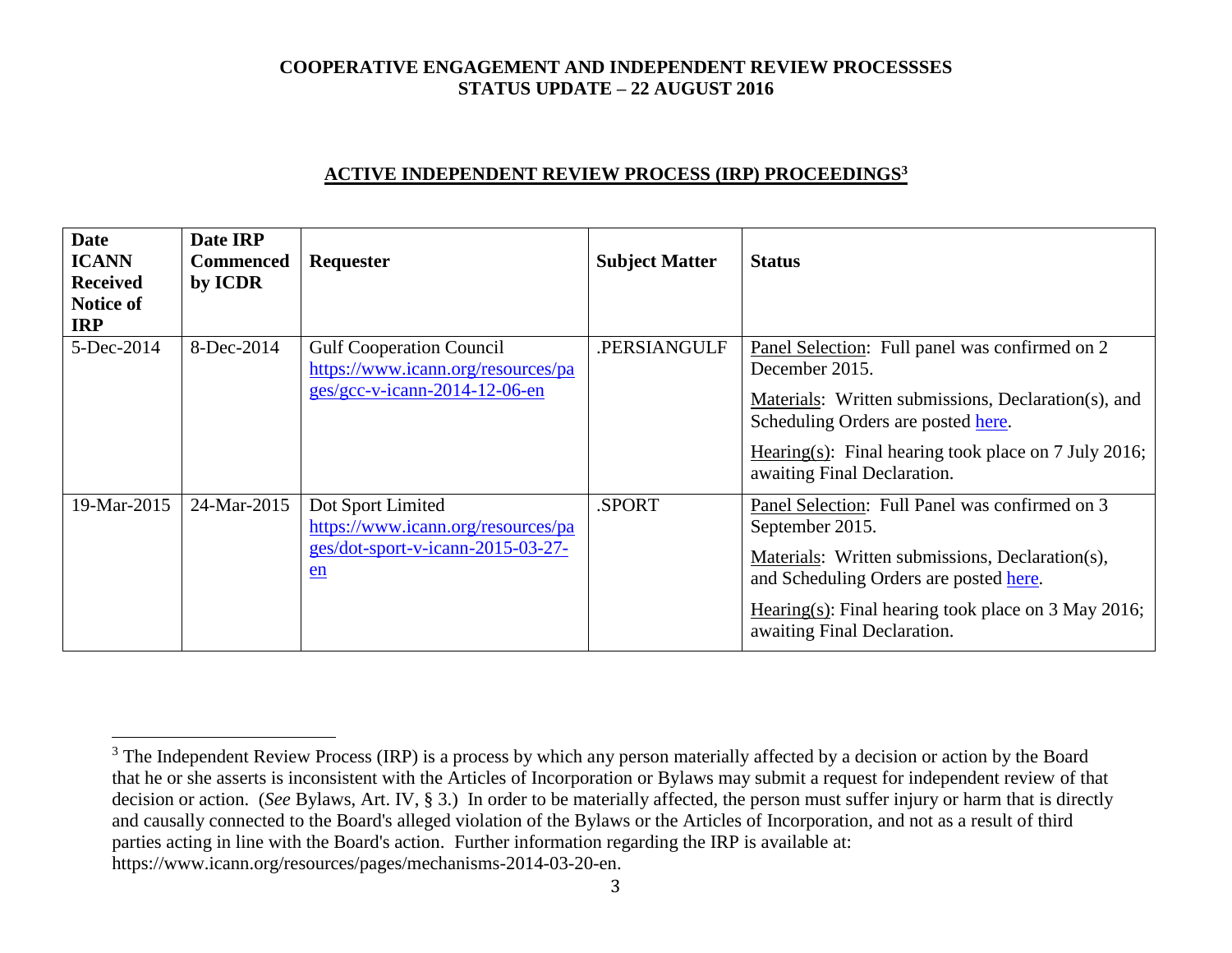| <b>Date</b><br><b>ICANN</b><br><b>Received</b><br><b>Notice of</b> | Date IRP<br><b>Commenced</b><br>by ICDR | Requester                                                                                                                              | <b>Subject Matter</b>        | <b>Status</b>                                                                                                                                                                                                                                                                     |
|--------------------------------------------------------------------|-----------------------------------------|----------------------------------------------------------------------------------------------------------------------------------------|------------------------------|-----------------------------------------------------------------------------------------------------------------------------------------------------------------------------------------------------------------------------------------------------------------------------------|
| <b>IRP</b><br>24-Mar-2015                                          | 7-Apr-2015                              | Corn Lake, LLC<br>https://www.icann.org/resources/pa<br>ges/corn-lake-v-icann-2015-04-07-<br>en                                        | <b>CHARITY</b>               | Panel Selection: Full Panel was confirmed on 17<br>September 2015.<br>Materials: Written submissions, Declaration(s),<br>and Scheduling Orders are posted here.<br>$Hearing(s): Final hearing took place on 8 February$<br>2016; awaiting Final Declaration.                      |
| 15-Dec-2015                                                        | 16-Dec-2015                             | Asia Green IT Systems Bilgisayar<br>San. ve Tic. Ltd. Sti.<br>https://www.icann.org/resources/pa<br>ges/irp-agit-v-icann-2015-12-23-en | <b>ISLAM</b><br><b>HALAL</b> | Panel Selection: Full Panel was confirmed on 23<br><b>March 2016.</b><br>Materials: Written submissions, Declaration(s),<br>and Scheduling Orders are posted here.<br>Hearing(s): Final hearing scheduled for 17 October<br>2016.                                                 |
| 10-Feb-2016                                                        | 10-Feb-2016                             | Commercial Connect, LLC<br>https://www.icann.org/resources/pa<br>ges/irp-commercial-connect-v-<br>icann-2016-02-16-en                  | .SHOP                        | Panel Selection: Full Panel was confirmed on 28<br>July 2016.<br>Materials: Written submissions, Declaration(s),<br>and Scheduling Orders are posted here.<br>Hearing(s): Administrative hearing took place on<br>29 February 2016. No other hearings are currently<br>scheduled. |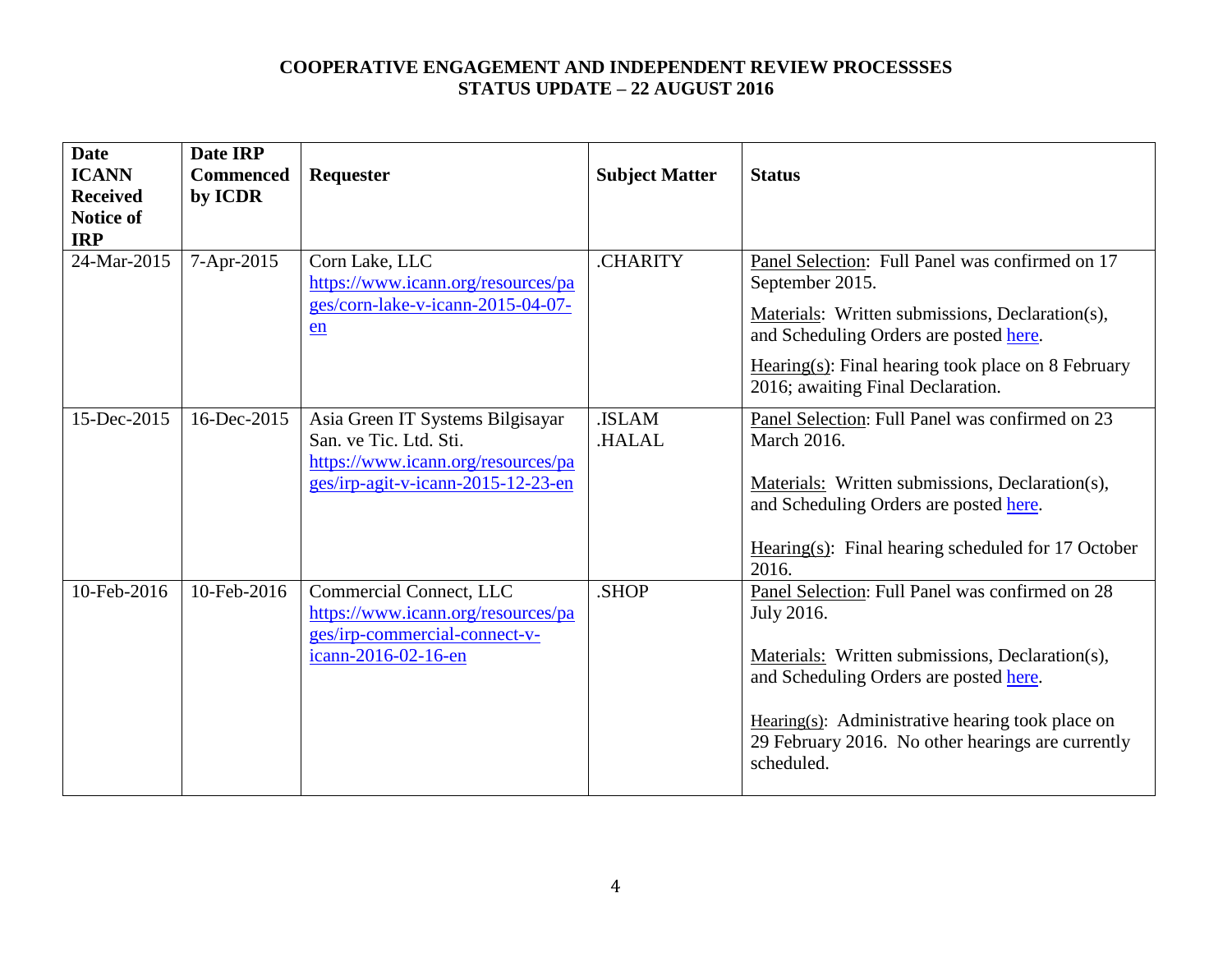| <b>Date</b><br><b>ICANN</b><br><b>Received</b><br><b>Notice of</b><br><b>IRP</b> | Date IRP<br><b>Commenced</b><br>by ICDR | Requester                                                                                               | <b>Subject Matter</b> | <b>Status</b>                                                                                                                                            |
|----------------------------------------------------------------------------------|-----------------------------------------|---------------------------------------------------------------------------------------------------------|-----------------------|----------------------------------------------------------------------------------------------------------------------------------------------------------|
| 1-Mar-2016                                                                       | $2-Mar-2016$                            | Amazon EU S.à.r.l.<br>https://www.icann.org/resources/pa<br>ges/irp-amazon-v-icann-2016-03-<br>$04$ -en | .AMAZON               | Panel Selection: Two panelists have been appointed;<br>awaiting appointment of third panelist.<br>Materials: Written submissions, Declaration(s), and    |
|                                                                                  |                                         |                                                                                                         |                       | Scheduling Orders are posted here.<br>Hearing(s): Administrative hearing took place on $14$<br>March 2016. No other hearings are currently<br>scheduled. |